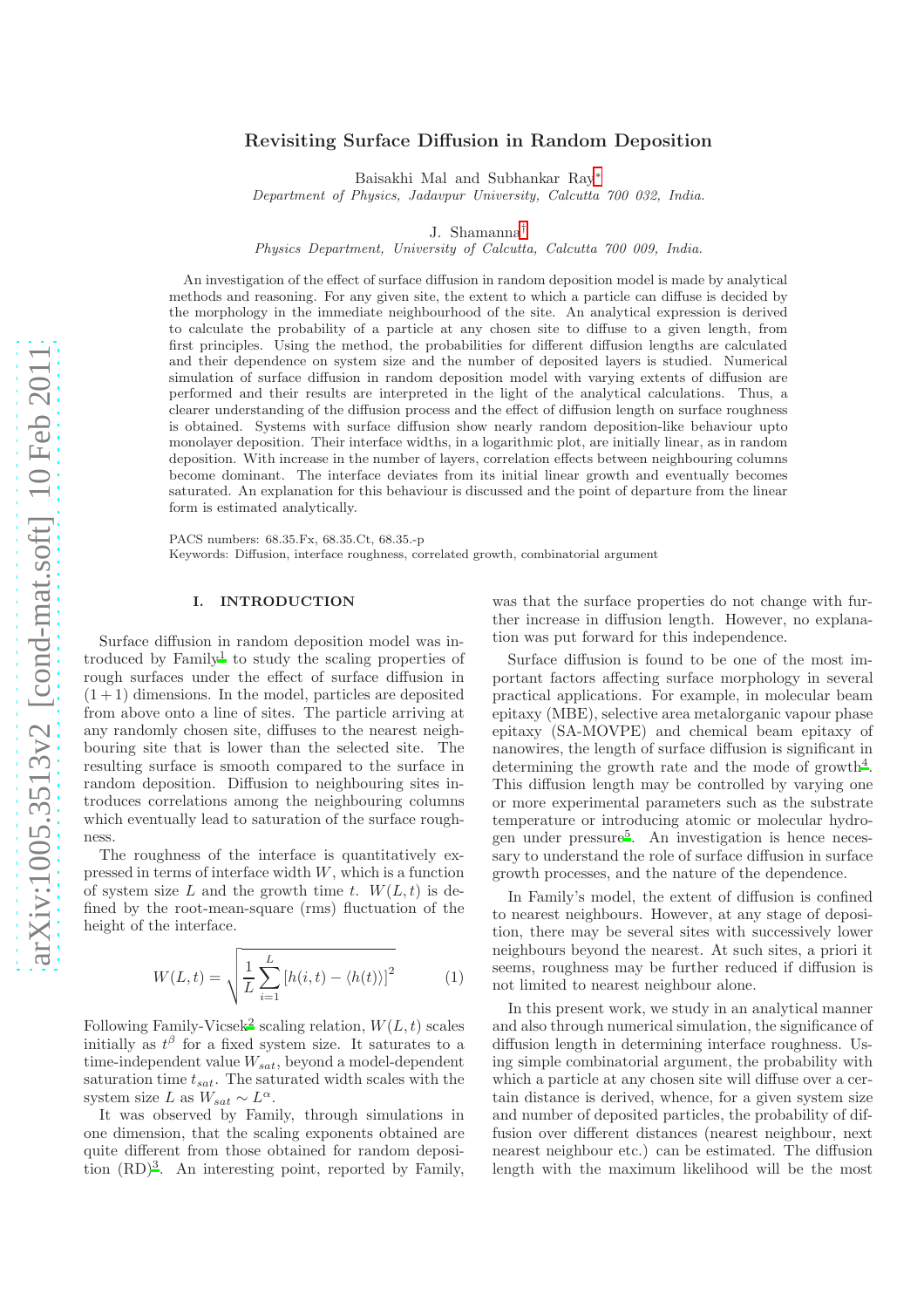dominant in determining the smoothness of the surface.

To complement the analytical study, numerical simulations of random deposition with surface diffusion are performed. A newly arriving particle is allowed to diffuse over a prescribed neighbourhood defined by a diffusion length  $N_d$ . Starting with  $N_d = 1$ , corresponding to Family's nearest neighbour diffusion, this diffusion length is varied over the values  $2, 3, 4, 6, \ldots 16$  and its effect on the dynamics of growth is observed. We shall refer to this extended Family's model as random deposition with surface diffusion (RDSD). The system sizes chosen, range from small sizes 24, 48,  $\cdots$  384, studied by Family, to larger sizes like 1024, 2048 and 3072.

Our analytical study shows that the nearest neighbour diffusion probability is most dominant, thereby explaining Family's observation that diffusion to farther neighbours does not affect surface properties. The numerical simulations show a small change in surface properties as the diffusion length is increased from 1, 2 to 3. Beyond  $N_d = 3$ , the surface properties show no further change, in accordance with our analytical results.

We address another related feature of RD and RDSD processes in the sub-monolayer region. For RD, the logarithmic plot of the interface width with time increases linearly. With the introduction of surface diffusion, the plot is nearly collinear with that for RD in the sub-monolayer region. A deviation from this linear form is evident as a complete layer of deposition is approached, much before the saturation of the interface width. This feature is discussed and a quantitative estimate of the time of this departure from the straight line is made.

### II. THE MODEL

In Family's model of surface diffusion in random deposition<sup>[1](#page-5-2)</sup>, a particle dropped in column  $i$  sticks to the top of the column i,  $i + 1$  or  $i - 1$  depending on which of the three columns has the smallest height. If the columns i,  $i + 1$  and  $i - 1$  have the same height, then the particle simply stays on top of column  $i$  and does not diffuse. If the neighbouring columns  $i + 1$  and  $i - 1$  are of equal heights, lower than that of  $i$ , the particle is allowed to move to the top of either neighbour with equal probability.

To extend the model to larger diffusion lengths, a particle arriving at a chosen site is allowed to diffuse to farther neighbours on either side. As an illustration, for allowed diffusion length  $N_d = 2$ , a particle arriving at a chosen site  $i$  is allowed to diffuse up to two neighbours, successively lower, on either side. The particle first moves to the site lowest among  $i, i+1$  and  $i-1$ . If it has already moved to a neighbouring site, i.e.,  $i - 1$  or  $i + 1$ , it then moves to the next neighbour, i.e.,  $i - 2$  or  $i + 2$  respectively, if that site is further lower. If in the first move  $i - 1$  and  $i + 1$  sites are equal to each other and lower than site  $i$ , the movement to the left or right is initiated by random choice. If however both sites  $i-1$  and  $i+1$  are equal to or higher than site  $i$ , no movement takes place. Figure [1](#page-1-0) illustrates the deposition rules for the model.



<span id="page-1-0"></span>FIG. 1: Schematic diagram for deposition rules in RDSD. The numbers  $(a/b)$  at the top of columns show maximum possible left diffusion (a) and right diffusion (b) at that site.

#### III. ANALYTICAL ESTIMATE OF DIFFUSIBILITY

Let us consider a system of length  $L$ . The probability of selecting a random site among the  $L$  available sites is  $p = \frac{1}{L}$ . Let us first focus on the morphology of a



<span id="page-1-1"></span>FIG. 2: A configuration where at least  $m$  step diffusion on both sides is possible.

small subsystem consisting of the chosen site  $i$  of height h (where a new particle arrives) and its two nearest neighbours  $(i - 1)$  and  $(i + 1)$  with heights  $a_1$  and  $b_1$  respectively. The configurations which allow at least one step diffusion at the site  $i$ , say, to the left, must have the height  $a_1$  of the  $(i - 1)$ th column less than the height h of the *i*th column, i.e.,  $a_1 < h$ . If *n* layers, or a total of  $nL$  particles are deposited, the probability that the chosen site has a lower left neighbour is given by

<span id="page-1-2"></span>
$$
\Pi_1 = \sum_{h=1}^{nL} \sum_{a_1=0}^{nL-h} {^{nL-h}C_h} {^{nL-h}C_{a_1}} p^{h+a_1} (1-2p)^{nL-(h+a_1)}
$$
\n(2)

The summations are subject to the restrictions  $a_1 < h$ and  $h + a_1 \leq nL$ . Likewise, for diffusion to both left and right, at the site  $i$ , by at least one step, the height of the left nearest neighbour  $a_1$  and that of the right nearest neighbour  $b_1$  should both be less than h. Then the probability for at least one step diffusion to both sides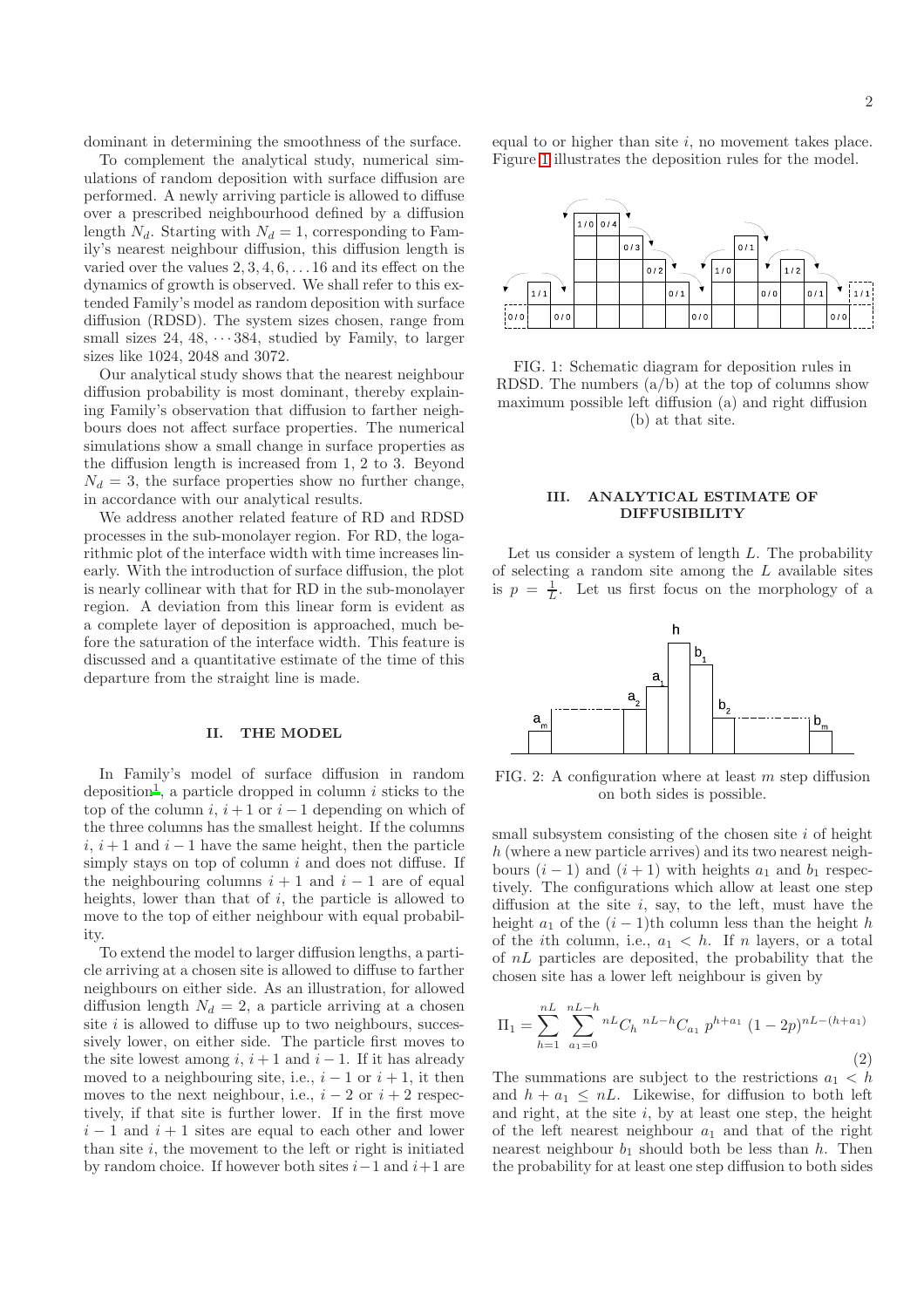is (See Figure [2\)](#page-1-1),

$$
\Pi_1^{L,R} = \sum_{h=1}^{nL} \sum_{a_1=0}^{nL-h} \sum_{b_1=0}^{nL-h-a_1} {}^{nL}C_h {}^{nL-h}C_{a_1} {}^{nL-h-a_1}C_{b_1}
$$

$$
p^{h+a_1+b_1} (1-3p)^{nL-(h+a_1+b_1)}.
$$
 (3)

Here again, the summations are subject to the restrictions  $a_1 < h$ ,  $b_1 < h$  and  $h + a_1 + b_1 \leq nL$ . From the set of all configurations that allow at least one step diffusion to the left at the chosen site, if one removes all those that allow diffusion to both sides by at least one step, one is simply left with the configurations that allow diffusion only to the left and not to the right. Hence, the probability of diffusing at least one step to the left with no diffusion to the right is given by

$$
\Gamma_1^{(L)} = \Pi_1 - \Pi_1^{(L,R)}.
$$

From symmetry, we may write  $\Gamma_1^{(R)}$ , the probability of diffusion to the right, with no diffusion to the left as,

$$
\Gamma_1^{(R)} = \Pi_1 - \Pi_1^{(L,R)}
$$

The probability that a particle arriving at the chosen site may diffuse to at least one neighbouring site on either side is given by,

$$
\Lambda_1 = \Gamma_1^{(L)} + \Gamma_1^{(R)} + \Pi_1^{(L,R)} \n= 2\Pi_1 - \Pi_1^{(L,R)}.
$$
\n(4)

.

Extending the above arguments to  $m$  diffusion steps, the probability of diffusion by at least  $m$  steps to either side is given by,

$$
\Lambda_m = 2\Pi_m - \Pi_m^{(L,R)} \qquad m = 1, 2, \dots \qquad (5)
$$

where, following Eq.  $(2)$  we may write

$$
\Pi_m = \sum_{h, \{a_k\}} {}^{nL}C_h {}^{nL-h}C_{a_1}
$$
  
\n
$$
{}^{nL-(h+a_1+\cdots+a_{k-1})}C_{a_k} \cdots {}^{nL-(h+a_1+\cdots+a_{m-1})}C_{a_m}
$$
  
\n
$$
p^{h+a_1+\cdots+a_m}[1-(m+1)p]^{nL-(h+a_1+\cdots+a_m)}
$$

where, the summations are over h and every  $a_k$ , for  $k =$  $1, 2, \ldots, m$ . The restrictions on the summations are  $0 \leq$  $a_m < a_{m-1} < \cdots < a_1 < h$  and  $h + a_1 + \cdots + a_m \leq nL$ . Similarly, we may write for  $\Pi_m^{(L,R)}$ ,

$$
\Pi_{m}^{(L,R)} = \sum_{h, \{a_k, b_k\}} {}^{nL}C_h {}^{nL-h}C_{a_1}
$$
\n
$$
{}^{nL-(h+a_1+\cdots+a_{k-1})}C_{a_k} \cdots {}^{nL-(h+a_1+\cdots+a_{m-1})}C_{a_m}
$$
\n
$$
{}^{nL-h}C_{b_1} {}^{nL-(h+b_1)}C_{b_2} \cdots {}^{nL-(h+b_1+\cdots+b_{m-1})}C_{b_m}
$$
\n
$$
p^{h+a_1+\cdots+a_m+b_1+\cdots+b_m}
$$
\n
$$
[1-(2m+1)p]^{nL-(h+a_1+\cdots+a_m+b_1+\cdots+b_m)}
$$

where, the restrictions on the summations are  $0 \le a_m$  $a_{m-1} < \cdots < a_1 < h, 0 \leq b_m < b_{m-1} < \cdots < b_1 < h$ and  $h + a_1 + \cdots + a_m + b_1 + \cdots + b_m \leq nL$ .

The probability that a particle arriving at a selected site will diffuse exactly m steps is given by

<span id="page-2-1"></span>
$$
\mathcal{P}_m = \Lambda_m - \Lambda_{m+1} \qquad m = 1, 2, \dots \tag{6}
$$

and the probability of zero or no diffusion is

$$
\mathcal{P}_0=1-\Lambda_1.
$$

We have computed these probabilities for several system sizes. In Table [I](#page-3-0) and Table [II](#page-3-1) the values are given for system sizes  $L = 48$  and  $L = 512$  respectively. We observe that the system sizes do not have any marked influence on the probabilities.

A plot of  $P_m$  versus the number of layers in logarithmic scale is shown in Fig [3.](#page-2-0) The probability that there is no diffusion at all, steadily decreases as the number of deposited layers increases. For finite diffusion lengths, all other probabilities  $\mathcal{P}_m$ ,  $m = 1, 2, ...$  increase as the number of layers increases. After 10 layers of deposition, the zero and one step diffusion probabilities are the highest, followed by two and three step diffusion probabilities. After 100 layers, when the RDSD model has attained saturation, the nearest neighbour diffusion probability dominates, followed by zero diffusion probability as can be seen in Fig [4.](#page-3-2) The probabilities for diffusion lengths 2 and 3 are significantly smaller in comparison, together accounting for less than 1/3 of the total possibility of diffusion. The probabilities for higher diffusion lengths are negligible.



<span id="page-2-0"></span>FIG. 3: (Color Online) Probabilities of diffusion to zero, one and two steps plotted versus number of layers in log scale.

In any given layer, beyond the first, the diffusion probability maximizes at diffusion length one. Thus, one step diffusion has the most dominant effect in determining surface smoothness.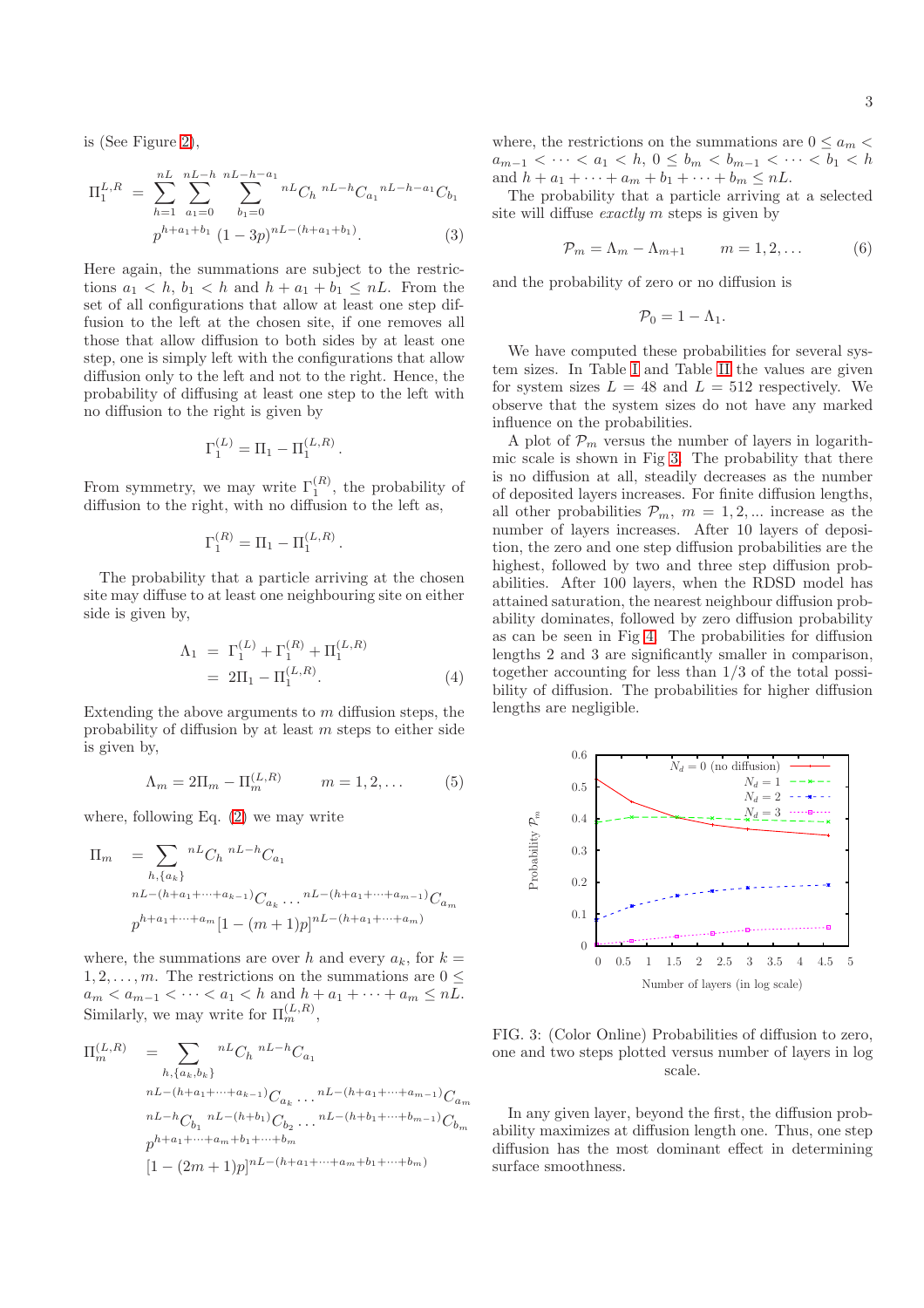| No. of Layers   |                        |                                                  |          | 10       | 20       | 100     |
|-----------------|------------------------|--------------------------------------------------|----------|----------|----------|---------|
| $\mathcal{P}_0$ | 0.5253                 | 0.4533                                           | 0.4035   | 0.3810   | 0.3672   | 0.3478  |
| $\mathcal{P}_1$ | 0.3882                 | 0.4048                                           | 0.4050   | 0.4016   | 0.3970   | 0.3902  |
| $\mathcal{P}_2$ | 0.08207                | 0.1252                                           | 0.1579   | 0.1728   | 0.1824   | 0.1918  |
| $\mathcal{P}_3$ | 0.004444               | 0.01578                                          | 0.02998  | 0.03855  | 0.04499  | 0.05771 |
| $\mathcal{P}_4$ | 0.00004930             | 0.0009140                                        | 0.003366 | 0.005471 | 0.007388 |         |
| $\mathcal{P}_5$ | $7.166 \times 10^{-8}$ | $0.00002252   0.0002457   0.0005842   0.0008818$ |          |          |          |         |

TABLE I: Probability  $\mathcal{P}_m$  of a site with maximum diffusibility m on either side after  $n = 1, 2, 5, 10, 20, 100$  layers of particle deposited for system size  $L = 48$ .

<span id="page-3-0"></span>

| No. of Layers   |                        |                                            |          | 10       | 20       | 100     |
|-----------------|------------------------|--------------------------------------------|----------|----------|----------|---------|
| $\mathcal{P}_0$ | 0.5279                 | 0.4542                                     | 0.4172   | 0.3816   | 0.3673   | 0.3488  |
| $\mathcal{P}_1$ | 0.3864                 | 0.4046                                     | 0.4005   | 0.4011   | 0.3970   | 0.3900  |
| $\mathcal{P}_2$ | 0.08105                | 0.1247                                     | 0.1514   | 0.18664  | 0.1824   | 0.1914  |
| $\mathcal{P}_3$ | 0.004516               | 0.01566                                    | 0.02762  | 0.02452  | 0.04497  | 0.05747 |
| $\mathcal{P}_4$ | 0.00006098             | 0.0009081                                  | 0.002969 | 0.005475 | 0.007382 | 0.01064 |
| $\mathcal{P}_5$ | $1.623 \times 10^{-7}$ | $0.00002336$ 0.0002037 0.0005439 0.0008808 |          |          |          |         |

<span id="page-3-1"></span>TABLE II: Probability  $\mathcal{P}_m$  of a site with maximum diffusibility m on either side after  $n = 1, 2, 5, 10, 20, 100$  layers of particles deposited for system size  $L = 512$ .



<span id="page-3-2"></span>FIG. 4: (Color Online) Diffusion probabilities versus diffusion length for various layers. For more than two layers, the probabilities maximize for nearest neighbour diffusion.

## IV. NUMERICAL SIMULATION STUDY

Our simulations for nearest neighbour or one step diffusion include all system sizes studied by Family,  $L =$  $24, \ldots, 384$  and beyond, up to  $L = 3072$ . Limiting our study to the system sizes studied by Family in  $(1+1)$  dimension reproduces his results with great accuracy. The study is then extended to larger diffusion lengths. For diffusion lengths  $N_d = 2, 3, 4, 6, 8 \cdots$  we observe that a small change in the surface properties is discernible up to  $N_d = 3$ . The surface roughness decreases slightly, system saturates at an earlier time and has a lower saturation width. Beyond  $N_d = 3$ , the interface width versus time plots merge (See Figure [5\)](#page-3-3).



<span id="page-3-3"></span>FIG. 5: (Color Online)  $\ln W(t)$  vs  $\ln t$  with  $L = 48$  for different diffusion lengths.

It is important to note that in our simulations of RDSD, two independent random number generators were used, one for selecting the site on the growing surface and, another for depositing the particle with equal probability when left and right diffusions are equally likely. These two random number generators are completely independent and uncorrelated to each other and are generated by linear congruential metho[d](#page-5-7)<sup>6[,7](#page-5-8)</sup>.

To understand the results of simulation better, we study the maximum possible diffusibility of sites at various stages of growth. The maximum possible diffusibility for a given site is the number of adjacent sites which are successively lower in height (See Figure [1\)](#page-1-0). For RD, we find that beyond sub monolayer region, about 70% of the sites allow diffusion to at least one step or more, implying that an arriving particle if allowed, will diffuse to one or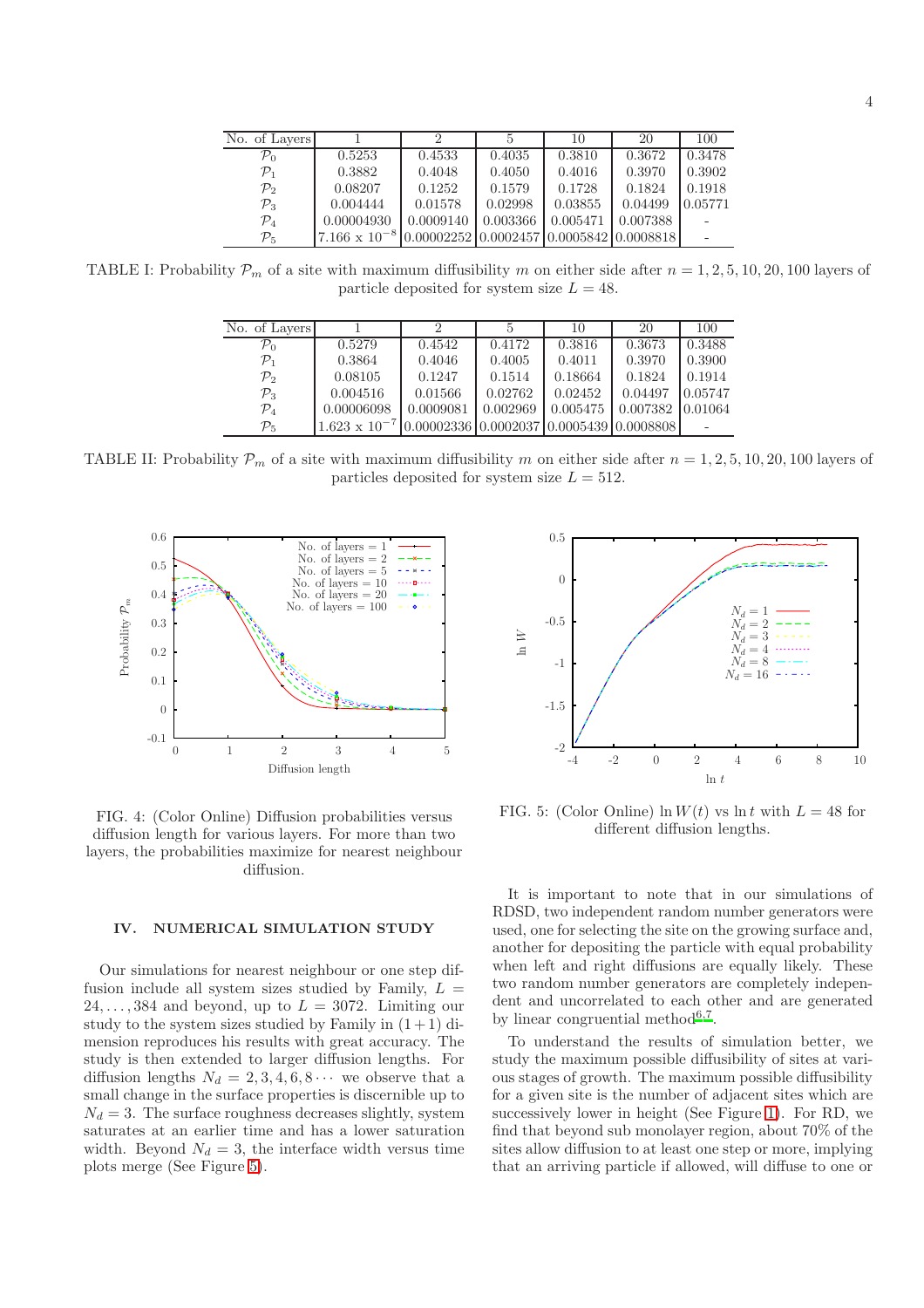more, successively lower nearest neighbours (See Figure [6\)](#page-4-0). The plots are qualitatively similar to the plots in Figure [3.](#page-2-0) The percentage of sites with a certain diffusibility, say  $m$ , is a measure of the probability of diffusion by  $m$ steps, and the number of layers deposited is a measure of time. The diffusibility distribution is next studied for



<span id="page-4-0"></span>FIG. 6: (Color Online) Number of sites (in %) with different diffusibility versus time for Random Deposition Model.

Family's nearest neighbour model where a newly arriving particle diffuses to a lowest nearest neighbour, even when farther lower sites are available. The height profile is studied after saturation, to ascertain the possibility of further diffusion at each site. We observe that in the saturation region, for about 9% of the sites, further diffusion, (beyond nearest neighbour) is possible. With the diffusion length extended to 2, it is observed that, for only 0.8% of the sites, diffusion beyond two neighbours is possible. With further increase in  $N_d$ , the percentage of sites favouring diffusion greater than the maximum allowed limit set by  $N_d$ , diminishes further. These observations agree with the diminishing probabilities  $\mathcal{P}_m$ appearing in Eq.  $(6)$ , for increasing m. The analytically calculated probabilities and the diffusibility distributions in the simulations explain the small change observed in the growth exponent and saturation width when the diffusion length is increased from 1, 2 to 3 steps. Further increase in diffusion length beyond 3 has no discernible effect on the surface properties obtained from simulations.

A study of the height profile, shows that in RD, the distribution of the heights of the sites about a mean height, becomes flatter and wider as more layers are deposited, signifying an increase in interface roughness as time progresses. When diffusion is allowed, this flattening and widening process stops beyond a certain time, implying saturation of interface width. In Figure [7,](#page-4-1) this saturation of the height distribution is shown for diffusion length  $N_d = 1$  and system size  $L = 48$ . The height distributions after saturation in RDSD models depend on the diffusion length and are plotted for  $N_d = 1, 2, 3, 4, 8$  and 16 in Figure [8.](#page-4-2) It is noted that the saturated height distributions



<span id="page-4-1"></span>FIG. 7: (Color Online) Height distribution in simulation of nearest neighbour diffusion model for system size  $L = 48$ . The distributions are sharp and narrow for  $t < 403$  (growth region). The flatter, wider curves for  $t \geq 403$ , overlap, showing saturation of the distribution.

do not change for diffusion length  $N_d$  beyond 3.



<span id="page-4-2"></span>FIG. 8: (Color Online) Height distribution after saturation in simulations of diffusion lengths  $= 2, 3, 4, 8$ and 16 for system size  $L = 48$ .

In RDSD, the logarithmic graph of interface width versus time, is initially, nearly collinear with the corresponding graph in RD; later it deviates from the linear form and eventually saturates. We estimate the quantitative nature of this deviation. Let us consider